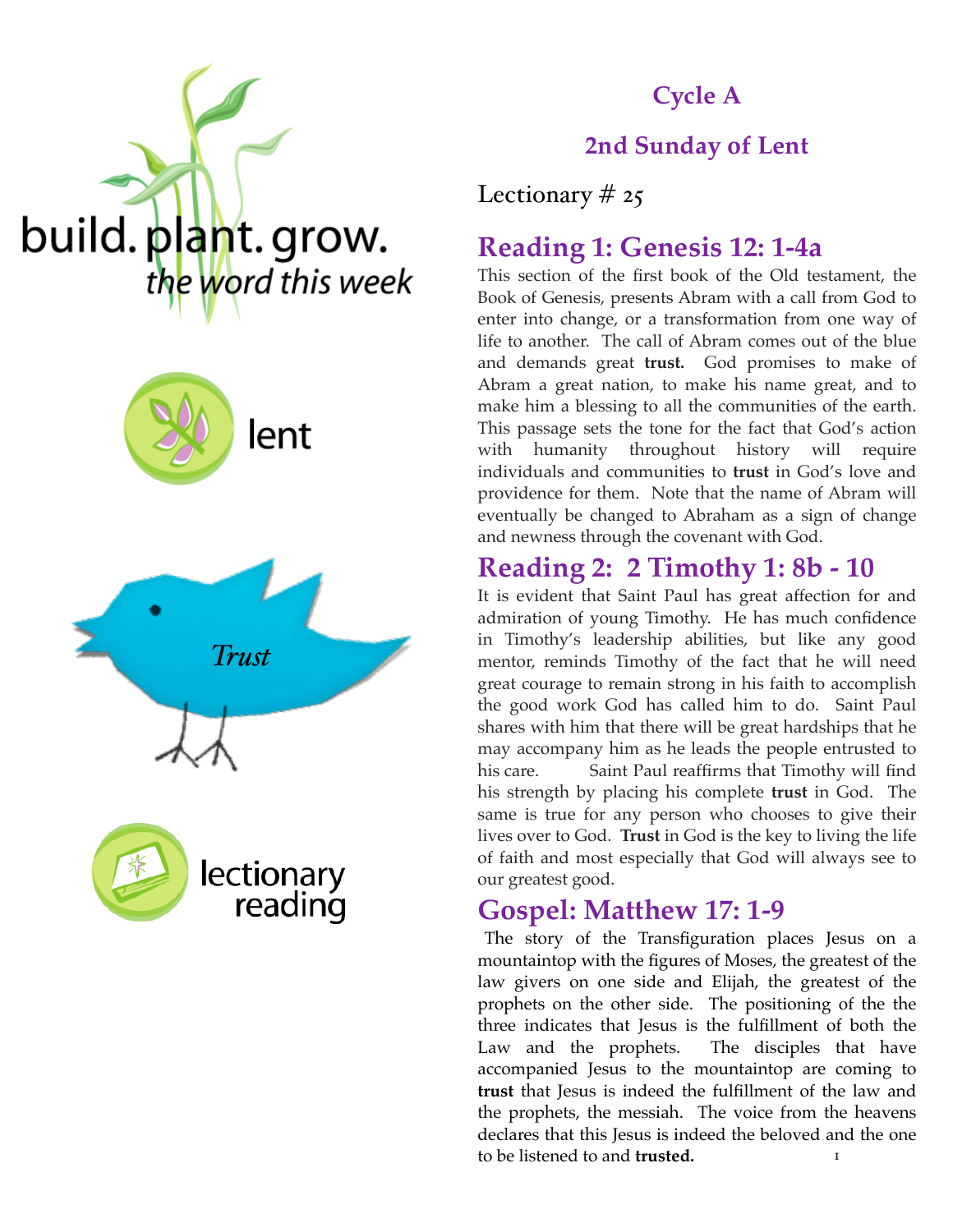

# children's story



#### **The Donkey Who Carried a King** Written by R. C. Sproul Illustrated by Chuck Groenink Copyright 2012 Reformation Trust Publishing ISBN-10: 1567692699 ISBN-13: 978-1567692693



character education activity

Trust is a key element to living a full life. Time and again, Jesus will remind us to trust in him. It is true that fear, the opposite of trust, can paralyze us from doing good things.

# **The Donkey Who Carried a King**

This story is an excellent preparation for the supreme event of Easter and places great emphasis on **trusting** in the providence of God. When a little boy named Riley gets upset because his playmates pick him last for their games, he returns homes crying and in great distress. It becomes an opportunity for Riley's grandpa to tell the story about the donkey who carried a king. Davey was a young donkey who was bored and unhappy because he never had anything to do. Then one day, some strangers came to the gate and Davey's master picked him for a special task. Davey carried the King, Jesus, into Jerusalem. Afterward, Davey felt proud of himself and believed he should do only special jobs. But Davey's master put him to work doing ordinary things and that made Davey grumpy. A few days later, Davey saw something terrible- some angry people were making the King carry a heavy beam of wood. Davey could not understand it, but another donkey, old Barnabas, helped him see that the King was doing what was asked of him. The story speaks eloquently of humility, service, and **trust.** The book includes a series of discussion questions for use by teachers, catechists or parents.

## **Activity**

Taking children on a **trust** walk is a very good way for them to learn and practice confidence in others. Depending on the age level of the children this can be employed successfully and safely with a number of adults to oversee the activity. It would be advisable to have a number of room parents available on this day and to have a very safe area in which to carry out this activity, again making sure the **trust** walk course is age appropriate.

Step One: Divide the students in half and explain how a **trust** walk works and the importance of each person to be responsible in leading and being led.

led blindfolded. After the activity have a class Step Two: Group the students into pairs and and have them take turns leading and being discussion on how they felt.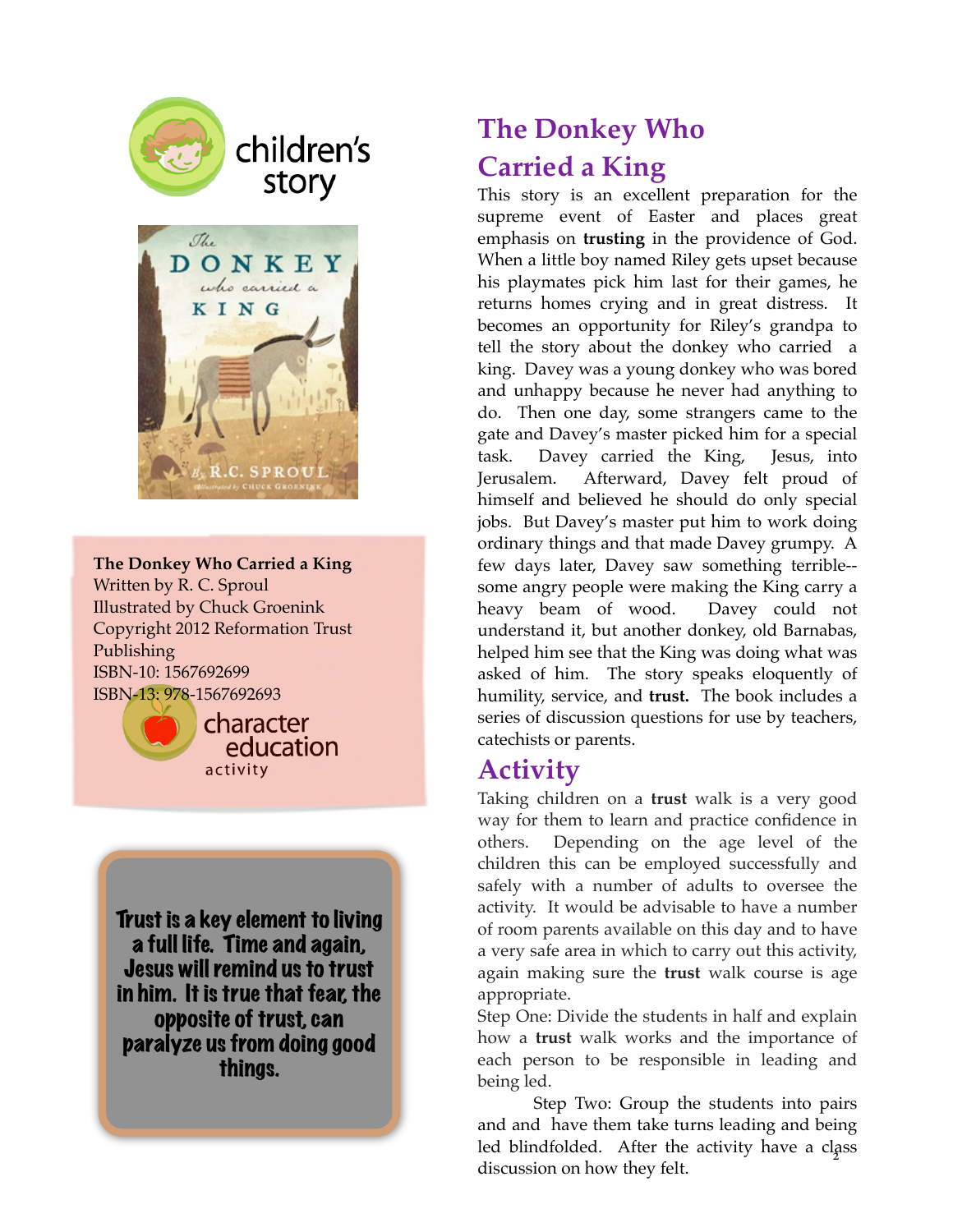Trust is the belief that someone or something is good, honest and effective. In the case of our faith our complete trust is always placed in God alone.



Look. Feel. Know. Act.

## **What could you do today?**

Recall some of the times that you were fearful. It might be when you were younger and were afraid of the dark. Recall that when a light came on or one of your parents came to comfort you, that you were able to feel better. Remind yourself that Jesus is the light that will take you out of the darkness of fear. **Trusting** in God will help the fear to go away in every situation. There is a mantra prayer, that is, one that is said over and over again. Try using this prayer throughout your day, most especially when you seem to be fearful; *Lord Jesus Christ, I place my trust in you.*

### **Look Feel Know Act**

 Ask yourself, who are the people in my life that I trust? In addition to this question you might want to list the reasons why you trust these people. For example you might list something such as the fact that a parent or guardian provides you with food and clothing, shelter and education and all kinds of things that make your life enjoyable and comfortable. God does that for us by giving us all the resources of the earth. We **trust** that God will always provide these wonderful things for us. However, God places a **trust** in us that we will will be good stewards (caretakers) of the resources given to us out of love. It is out of our love for God and God's creation that we respond by caring for the earth. Once we recognize all the great gifts God has given to us we are called to act in a way that honors God by caring for these gifts. In some way we might be able to say that watching and caring for the gifts God has given to us is a way of giving a gift back to God.